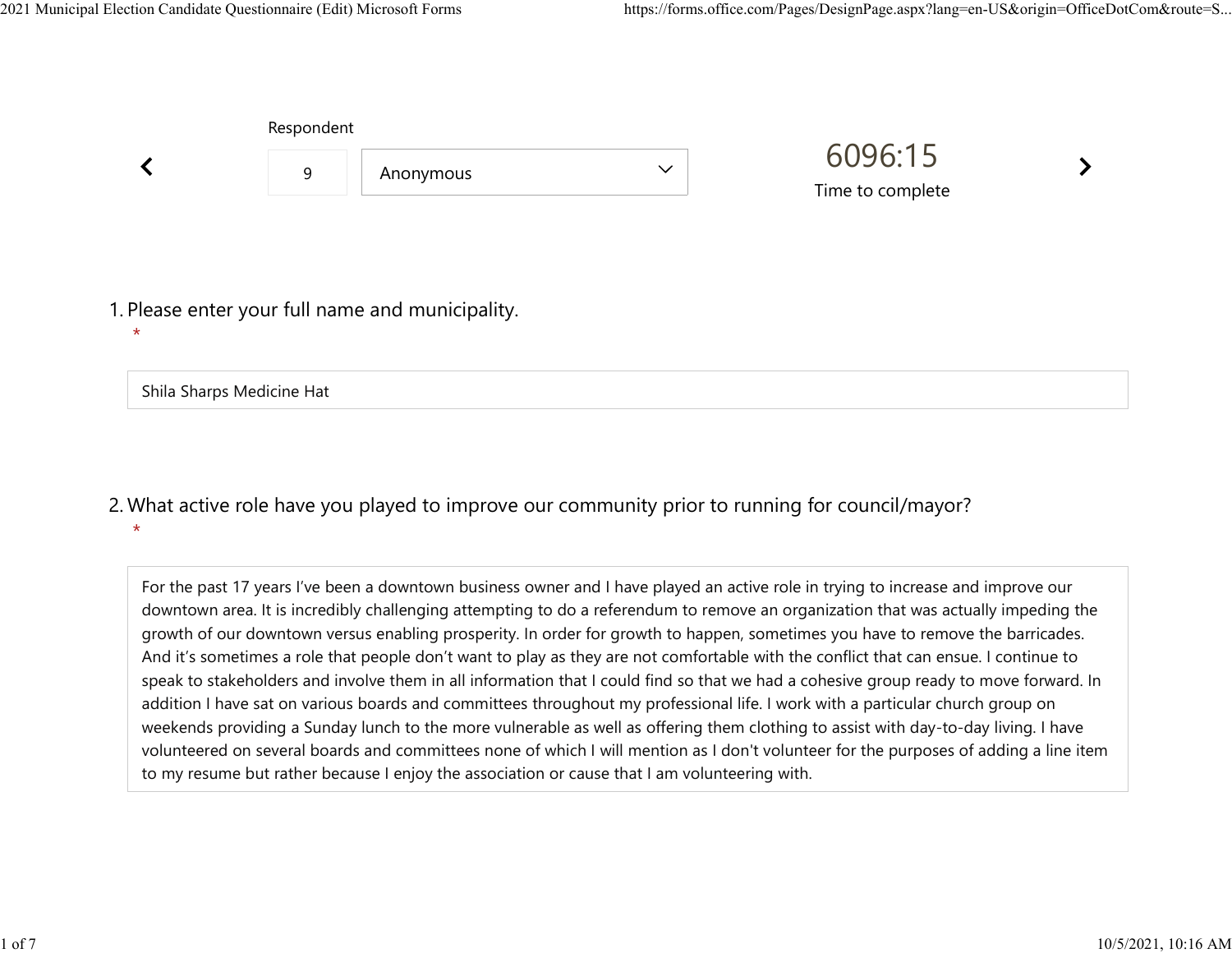## What initiatives would you propose to improve tourism, investment attraction and development to our 3. municipality and region and support business recovery during/after the pandemic? \* 2021 Municipal Election Candidate Questionnaire (Edit) Microsoft Forms https://forms.office.com/Pages/DesignPage.aspx?lang=en-US&origin=OfficeDotCom&route=S...<br>2 Mhat initiatives would you propose to improve tourism invest

I believe some of the initiatives that we can do as a region to improve tourism would be to include events that are at least multiple days that drive traffic to our hotel and restaurant industry. If we are going to do this, we need to ensure that our buildings are in good order and do not appear derelict or abandoned. Our brand is what will attract and keep business, as such I would ensure that we have business support in place to ensure that we can in fact fix dereliction and create a minimum standard for landowners who currently are not engaged in the renewal of their properties. I understand our Events & Tourism committee was making good headway prior to COVID and I would like to see them have the ability to continue to provide solid support to organizations throughout SoE Alberta. There are a lot of opportunities to recognize the area we live in and how we can participate to raise awareness to important topics through events we host. We also have had great success in the past with some of the events we have attracted and I would want the council to continue to support admin in their efforts to find opportunities like we have had in the past to engage our community and enhance businesses that directly benefit from tourism. We need to utilize what we already have such as the military base and the defense research. Quite possibly we have missed an opportunity with bringing other world-class defense or research organizations that can work in conjunction with the defense research teams. In regards to business recovery, there was a lot of support for home-based businesses in terms of shop YXH but we need to do more to provide local recovery stimulus and have more of a focus on helping employers that are invested in our community through being strong employers, contributing through property tax and giving back. We need to help our current business community with their own growth. We have employers in our community that have the capacity for large expansion if they have the necessary support. I also understand there was a significant amount of work invested by the previous Economic Developer that was at City Hall to engage businesses and learn more about what they needed, this was found in the BREWD study. This study was not used in the way it could have been when the new management came into IMH and I think it would be worth our while to study that data and re-engage a diverse business group on how their needs have changed and where they see their future growth.

4. In Medicine Hat, businesses pay a higher proportion of property taxes compared to the residential sector.  Medicine Hat's tax gap of 2.35% is one of the highest in Alberta.  What is your position on the current approach to taxation and your thoughts on potential strategies to narrow this gap?  $\star$ 

The Medicine Hat tax gap of 2.35% it's just under the provincial average of 2.49 populations over 5000 which means we have one of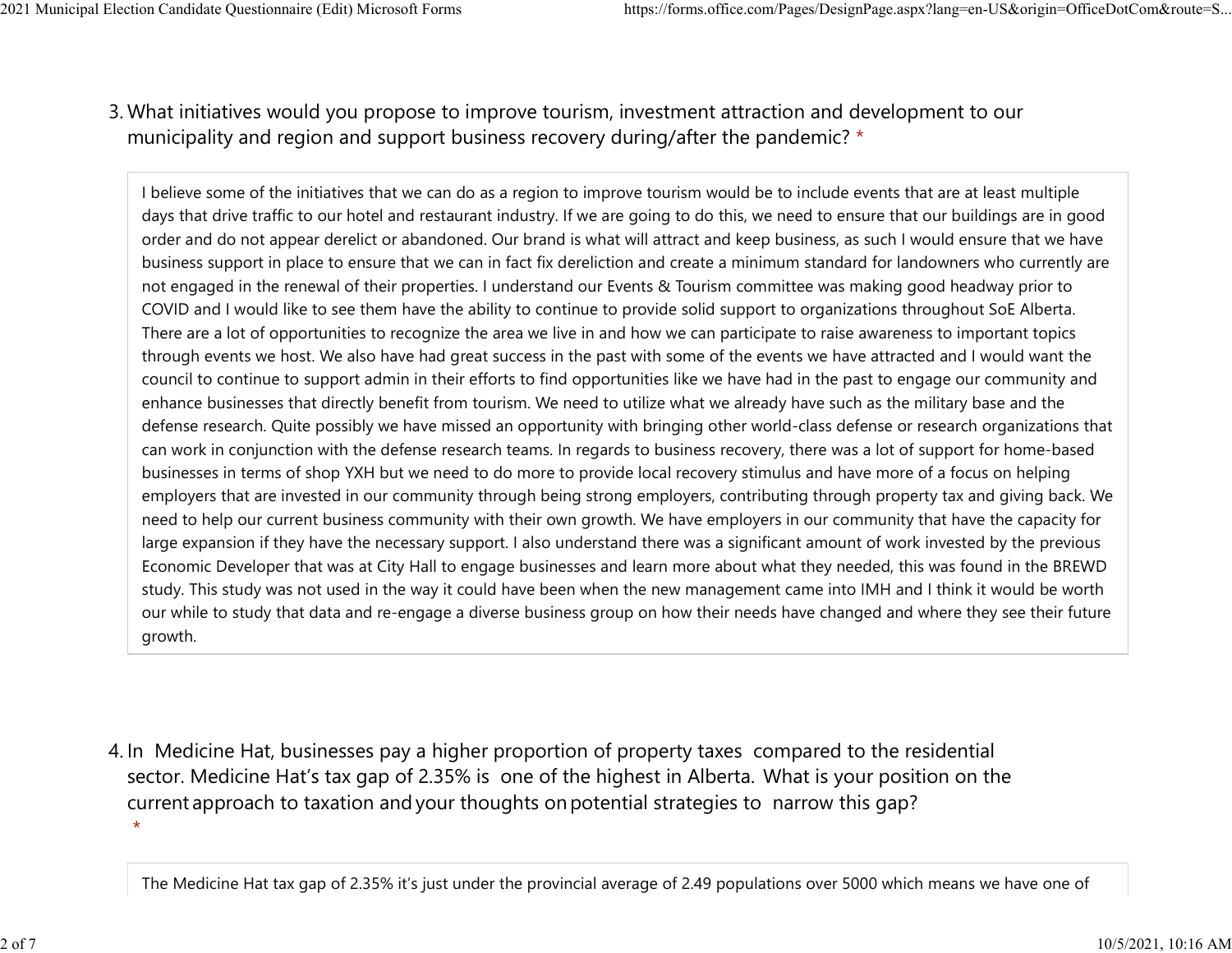the highest tax gaps in the province. What that means for business owners is that we're paying almost 2 1/2 times more in property taxes than our residential counterparts on the same assessed property value. If an entrepreneur is paying 2 1/2 times more than a residents it's really not that difficult of an answer to find why we're not attracting new business to our municipality. In order to reduce the tax gap the situation becomes more complex and difficult as now we're talking about miscible reductions in order to minimize or shorten this gap. To control municipal spending there's various options that one can look at, Primarily we need to look at all overhead costs and before we jump to people we should be looking at infrastructure. If we can restore some of our infrastructure versus replace that should minimize the overall spend. The problem with always building you is that now we have two buildings one which is potentially debilitated and went down which doesn't bode well for appearance but there's still maintenance that is required and those costs need to be considered when comparing gnu versus restore. 2021 Municipal Election Candidate Questionnaire (Edit) Microsoft Forms https://forms.office.com/Pages/DesignPage.aspx?lang=en-US&origin=OfficeDotCom&route=S...<br>
the highest tax gaps in the province. What that means for bus

5. If elected, what specific steps would you take to encourage & promote entrepreneurship within the region?

 $\star$ 

 $\star$ 

I think we need to do something different when it comes to entrepreneurship. Potentially people that are looking to venture down an entrepreneurial path; we allocate them a mentor within the city that's gone through the process and understands some of the subjective processes when first establishing. Like a one stop shop. And using the question above, if the property tax rate is 2 1/2 times we are going to struggle to bring in the type of business that generates large amount of jobs and revenue to cover that tax gap the other problem with the tax gap is that we encourage people to be home based businesses which although it has its place we lose the tourism of brick and mortar stores! In essence we need to solve or work on one problem to encourage the second step of increasing entrepreneurship.

## What is your stance on COVID-19 related laws that mandate requirements, including masks and vaccine 6. passports?

This is an incredibly heated topic and a debate but here is my stats as a city councilor, we must leave our personal decisions at the door and you must look at the greater good for a community not just individuals within a community. We are not health experts but I believe we need to take direction from our provincial or federal medical experts and ensure that we step up and manage the restrictions versus our provincial and federal partners. I would much rather ensure that we pass a bylaw for masking, then we are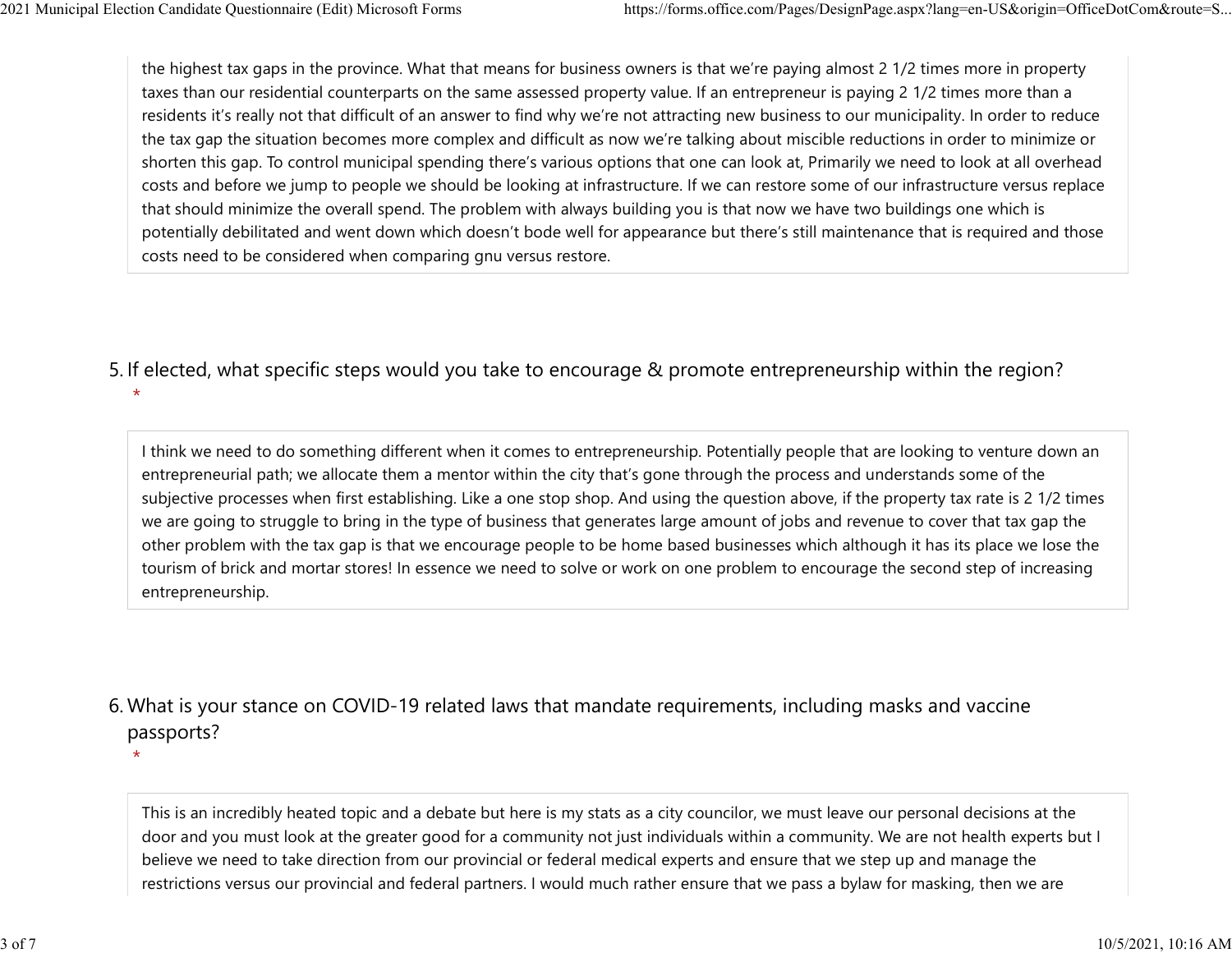$\star$ 

leading versus following the province. It is imperative that we looked at the greater good so if wearing a mask protects a child or someone that potentially immune compromised then that is something we need to do. I believe Vaccine passports are going to be provincially mandated however the funny thing about choice is that it goes both ways so for those of my peers and family and friends that choose not to have the vaccine that is the freedom of their choice what we must all understand is businesses and government also have the choice to ask for proof of vaccination. The only concern with this is how could this also impact our health care system, will they be able to support the desire for proof of vaccination as I understand that is also a heated debate and one that as an HR professional and candidate, I am watching carefully and trying to navigate with the almost daily changes. 2021 Municipal Election Candidate Questionnaire (Edit) Microsoft Forms https://forms.office.com/Pages/DesignPage.aspx?lang=en-US&origin=OfficeDotCom&route=S...<br>leading versus following the province. It is imperative that w

What is your plan for publicly-funded services (examples would include Medicine Hat Public Library, power plant, 7. facilities) if elected?

Man I love this question! I think we need to keep the publicly funded services in the community. I recently read that we are looking to close many of the rinks/recreation centers and build yet something else in box springs… That place in the community that has no bus service. It is beyond me why we would pull away from our communities. These are the areas that we need to spend our money on making sure that community gyms and recreational facilities are in good working order that our library is utilized to its fullest which may require more funding much like the power plant we need to look at the cost benefit analysis but we also need to look at what it takes away from our our sense of community.

8. How important is it for our region to have a local Community College? What specific steps could the municipality do to work better with Medicine Hat College to provide ongoing opportunities for future learners?  $\star$ 

I believe we are incredibly lucky having a community college. However I do believe that we could have better partnership opportunities. We talk about building a new conference center in an existing event center and trying to raise money but yet medicine hat college has amazing facilities that we should be looking at. We as a Municipality need to showcase our college, and ensure that all high school graduates a Medicine Hat consider this college before any other. We will need to look at all the diverse curriculum but maybe even shorter certificates for entrepreneurs being offered locally especially now that most everything in the post Covid world can be done via distance. Investing into our college ensures that we increase a demographic that we are currently trying to attract.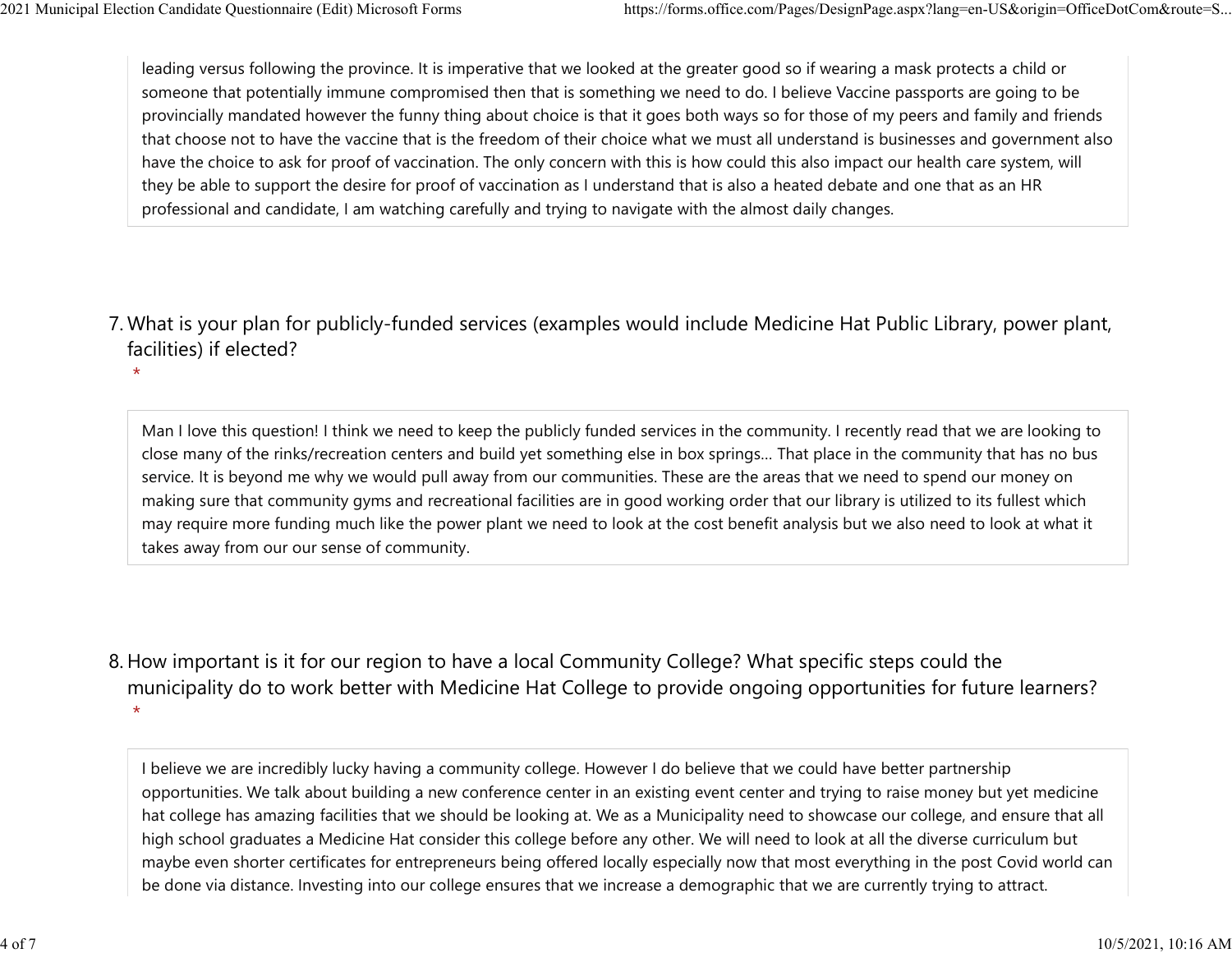$\star$ 

However once we get them here, we need to ensure that there is an attraction to stay. 2021 Municipal Election Candidate Questionnaire (Edit) Microsoft Forms https://forms.office.com/Pages/DesignPage.aspx?lang=en-US&origin=OfficeDotCom&route=S...<br>However once we get them here, we need to ensure that there is

## 9. How will you attract newcomers to the district and address the needs for a skilled workforce? \*

Well it doesn't matter how good the sales pitch once we get a newcomer to the area if we don't have communities that are thriving people don't stay. When we are searching or recruiting for professionals otherwise known as a skilled workforce many are looking to establish families and therefore are looking for safe communities that have fitness facility, Parks, walking and dog paths. Well if we're removing our parks and fitness facilities away from communities and moving them to one end of town then we need to understand we are losing some of our attraction. In order to attract a migrant workforce we need to be more culturally aware and I think the best way to do that is to have cultural events such as heritage days with showcases different cultures and heritages which educates people The community on the different cultures that's really highlighting our similarities not our differences.

10. What is your stance on the importance of mental health & wellness support in our region? What ideas, implementations, and initiatives would you put forward to improve the overall mental health & wellbeing of our community?

My stance is as such, this is OUR region we need to ensure that the community resources are in fact available locally. I believe there has been a few sources pop up as of late but I found it difficult to navigate who does what. I would also like to ensure that we are not duplicating our efforts as funding gets spread amongst organizations all doing the same thing. I would like to see our community start "The Medicine Hat Mental Health Monday Check In" and whether there are free seminars, webinars or just coffee with a friend to do a check in. We then post on social media , #thehatmentalhealthcheckin (or whatever) we start a movement...but we start. One initiative we should start is mental health boot camps for families. Maybe weekend events at Kin Coulee or one of our other city parks or recreation centers.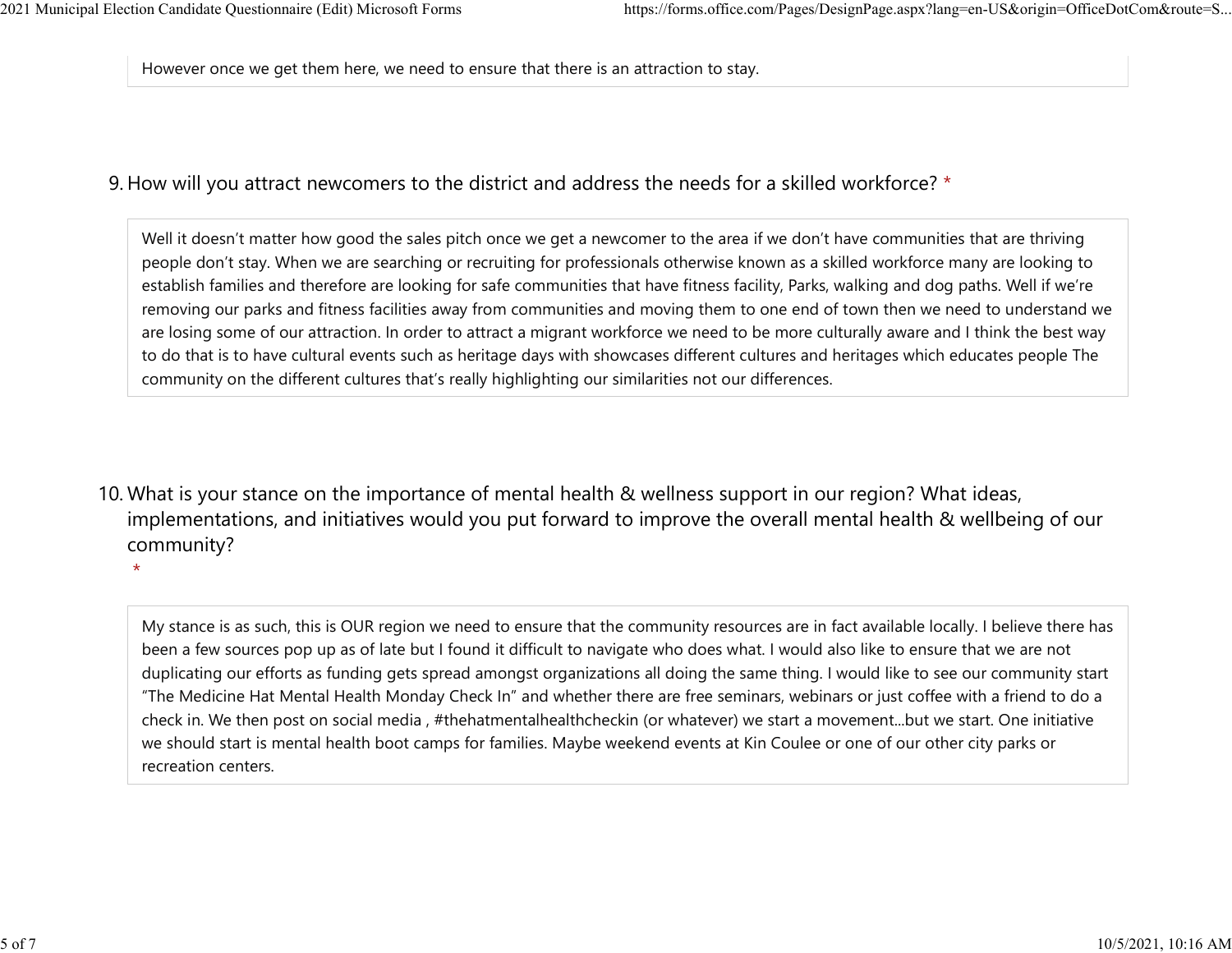$\star$ 

11. How will you further diversity and inclusion initiatives in our region, as it relates to each of the pillars in the Chamber's Vote Prosperity Platform: https://www.medicinehatchamber.com/voteprosperity2021/ (https://www.medicinehatchamber.com/voteprosperity2021/) 2021 Municipal Election Candidate Questionnaire (Edit) Microsoft Forms https://forms.office.com/Pages/DesignPage.aspx?lang=en-US&origin=OfficeDotCom&route=S...<br>11 How will you further diversity and inclusion initiatives in

> This topic can be quite lengthy to discuss, however I will provide some thoughts on each. Innovation and Competitive Strategy- There are several components to this, but to begin with we need to create an environment that is inviting to new business. First glance however we have a high tax rate, so we need to make appropriate actions to move this downward. Once we start making movements in the right direction, we can actively pursue industry to reconsider. We also need to intensely review our education system and work with our provincial partners to ensure that our educational curriculum competitive to the world market. Infrastructure Development- I would attempt to work with our federal partners to bring in a Western Canada Internet service. Based in MH (like shaw is to Calgary) we can create jobs and diversify into another industry other focusing heavily on oil and gas. As this is a completely different skill set to what we have currently this should bring in a diversity in education and experience. Image and Branding- Such a contentious issue currently with some of the proposed upgrades. I agree with expanding our waterfront and utilizing and expanding what we have, I just feel like we need to balance "bright, shiny and new" with "warm, restored and renew" It will be near impossible to create and warm inviting environment that is mostly concrete with no heritage buildings Workforce Development- I believe Medicine Hat needs to have a job fair. Instead of just the local employers, we should do an actual fair of employment, housing, sports and organizations. Why should people move here? Lets provide them a 360 reason to consider Medicine Hat and its advantages. Business and Financial Support- We need to aggressively reduce the tax gap. I would like to see existing grants and benefits go to existing business not just luring new business. We also need to ensure that any benefit we do give to new business, such as Aurora is given after they meet certain objectives and milestones.

## 12. On a municipal level, how do you intend to address climate change and pollution?

 $\star$ 

We need to set the standard on what we want our citizens to emulate. There's several things we can to do to address climate change and pollution, first we can ensure that all new buildings have smart heating and cooling, we can also combine that with an incentive for any upgrades to landlords that have significant grants associated. The city should lead the change and ensure all city properties have made efforts to address the climate change. We could encourage rooftop gardening as they have been proven to bring temperatures down provide shade and clean the air. Rooftop gardens also retain heat in the winter time bringing down heating bills. Solar rooftops